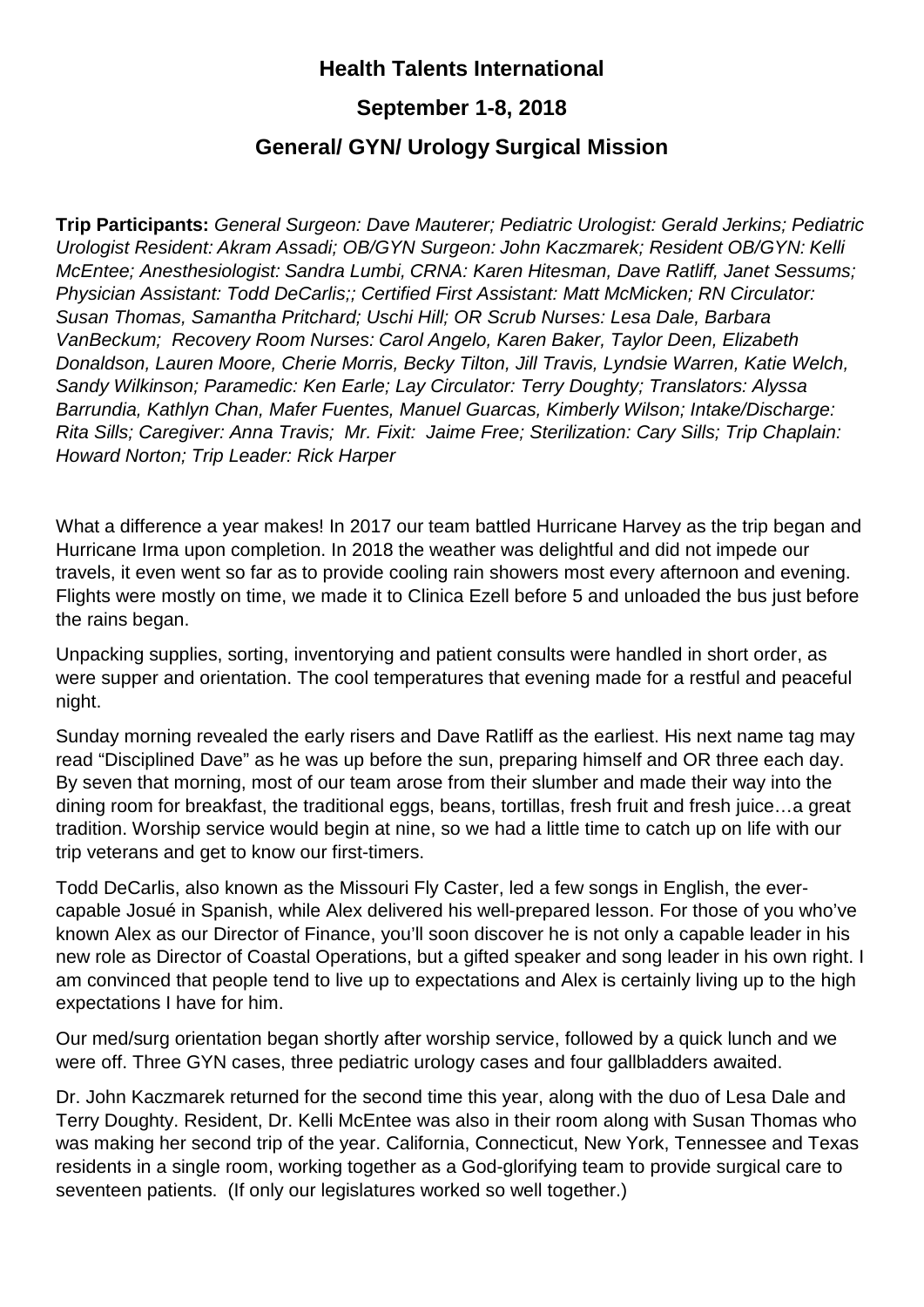Berta Gonzalez would be the most challenging GYN patient for the week. We traded one unit of blood for a nine-pound cyst, so she is doing much better now!

One of our new anesthesia machines began misbehaving on Sunday afternoon, throwing first-time CRNA, Karen Hitesman, a real curve. She persevered as we assigned one person to assist her with manual bagging. Our new machines were purchased in Guatemala, all three are manufactured by Penlon and most importantly, serviceable by our supplier. Alex got on the phone with them and by Tuesday morning, the machine was repaired, reprogrammed and functioning as planned. Karen and those in OR 1 deserve a pat on the back for handling this with such grace.

OR 1 was good for seven gallbladder surgeries each day, Monday-Wednesday and three general cases on Thursday. Dr. Dave Mauterer and RN, Samantha Pritchard, made their second trip of the year and have settled into a committed routine of returning each April and September for the foreseeable future. An added blessing is Jamie Free, Samantha's husband of almost two years. Jamie is a "Mr. Fix-It," able to repair and tackle projects that require an extra measure of skill.

Dr. Howard Norton, PhD not MD, was our trip chaplain this week. Howard was a missionary in Brazil for more than ten years, president of Baxter Institute in Honduras and has been preaching for more than sixty years. His devotionals, stories and ability to speak English, Portuguese and Spanish made for a unique combination. Elizabeth Donaldson declared him to be her all-time favorite chaplain and our Guatemalan evangelists enjoyed a special treat visiting with him.

The pediatric urology team was made up of Drs. Gerald Jerkins and Akram Assadi, OR scrub nurse, Barbara VanBeckum and RN circulator, Uschi Hill. Not all their cases were pediatric, in truth some of their more difficult urology cases were adults. They provided care to twenty-three patients, none more special than Wilson. The next few paragraphs, all in italics, are written by Dr. Gerald Jerkins.

\*\*\*\*\*\*\*\*\*\*\*\*\*\*\*\*\*\*\*\*\*\*\*\*\*\*\*\*\*\*\*\*\*\*\*\*\*\*\*\*\*\*\*\*\*\*\*\*\*\*\*\*\*\*\*\*\*\*\*\*\*\*\*\*\*\*\*\*\*\*\*\*\*\*\*\*\*\*\*\*\*\*\*\*\*\*\*\*\*\*\*\*\*\*\*\*\*\*\*\*\*\*\*\*\*\*

*I am attaching a couple of photos that are likely not calendar quality but are meaningful to me...*

*One of our patients, Wilson, was 17 years old and has Cerebral Palsy, which in some cases traps a normal or near normal brain in a (frequently) contorted unattractive body. I noticed when we made rounds that his mother was with him all the time and very pleasant. Having taken care of a lot of special needs kids over the years, you can tell when these children are taken care of well. He was!*

*He did well with his surgery and when making rounds it became apparent that the medical team (me included) really liked to get photos with younger cuter kids. But we thought Wilson might want to be in a photo too and when we asked him and his mother, he did not hesitate to say yes and looked very happy. We were then able to discharge him home on Thursday.*

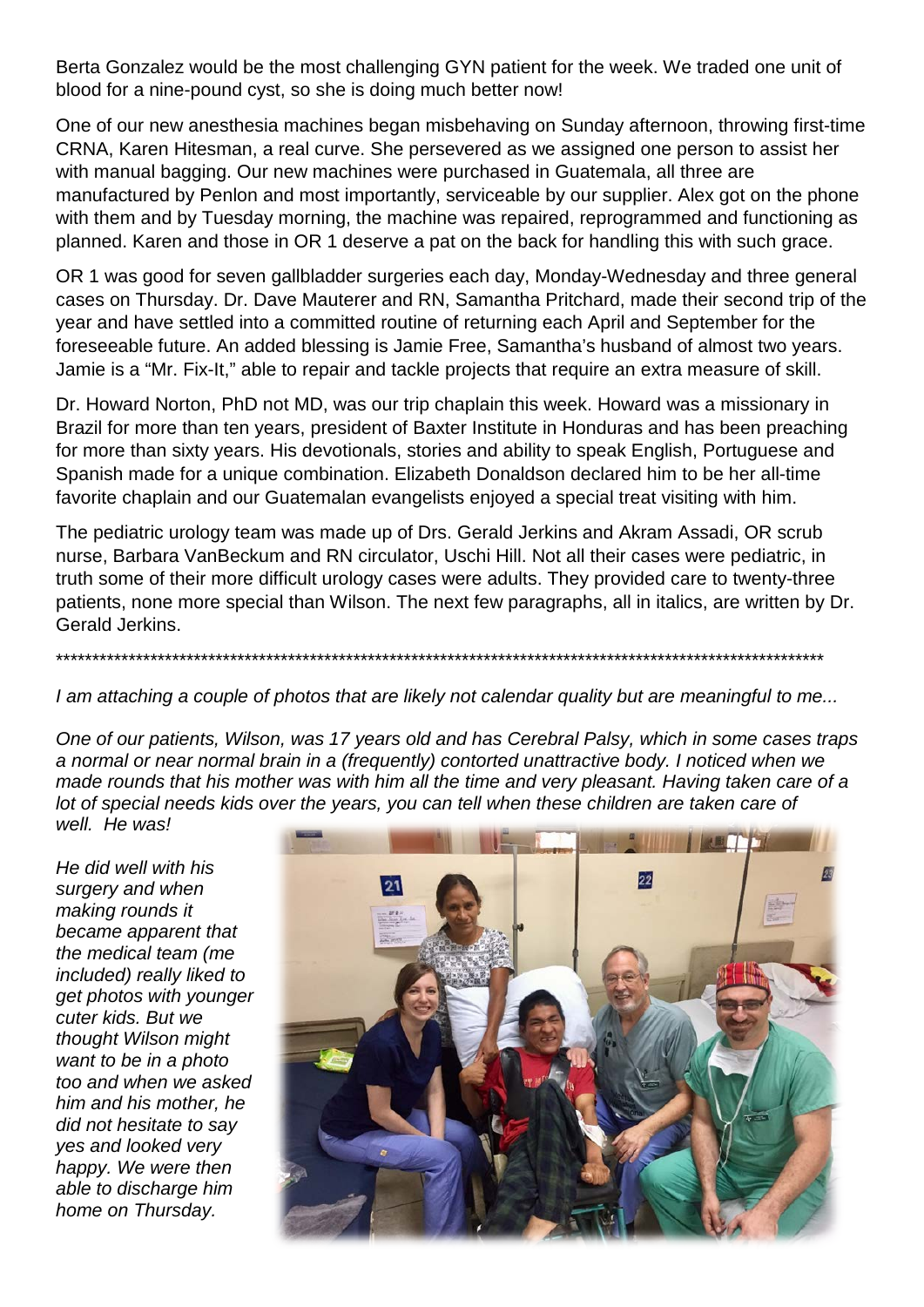*Later that afternoon, near the front gate, I happened to see Wilson and his family preparing to go home. Mom and Wilson waved and smiled as I walked past them and once again they expressed gratitude. A few minutes later when I was on the road I looked back and saw his parents and brother pushing him in his wheel chair across the road to their pick-up truck. They let me take a photo as they lifted him, in his wheelchair, and secured him to the truck. Then waved as they drove off to go home in the hot afternoon.*



*When we want to talk about heroes and people to admire, it is this family (and the many others like them) who with the resources they have provide such loving attention to their son who cannot take care of even his basic needs…and have been doing this demanding job 24/7, 365 since he was born. Sometimes the ones we can learn the most from are the ones who we are not so easy to look at. I learned a lot from this family. Just wanted to share with you. Gerald Jerkins, MD* \*\*\*\*\*\*\*\*\*\*\*\*\*\*\*\*\*\*\*\*\*\*\*\*\*\*\*\*\*\*\*\*\*\*\*\*\*\*\*\*\*\*\*\*\*\*\*\*\*\*\*\*\*\*\*\*\*\*\*\*\*\*\*\*\*\*\*\*\*\*\*\*\*\*\*\*\*\*\*\*\*\*\*\*\*\*\*\*\*\*\*\*\*\*\*\*\*\*\*\*\*\*\*\*\*\*\*\*\*\*\*\*

I am confident that Wilson's family would say our team was filled with heroes, heroes who would prefer to simply be known as servants.

I've not made mention of our recovery room nurses and translators yet, so let me add that Lauren Moore, our head nurse sent me a message saying she'd never worked with a better team…they were amazing. And our translators were indispensable.